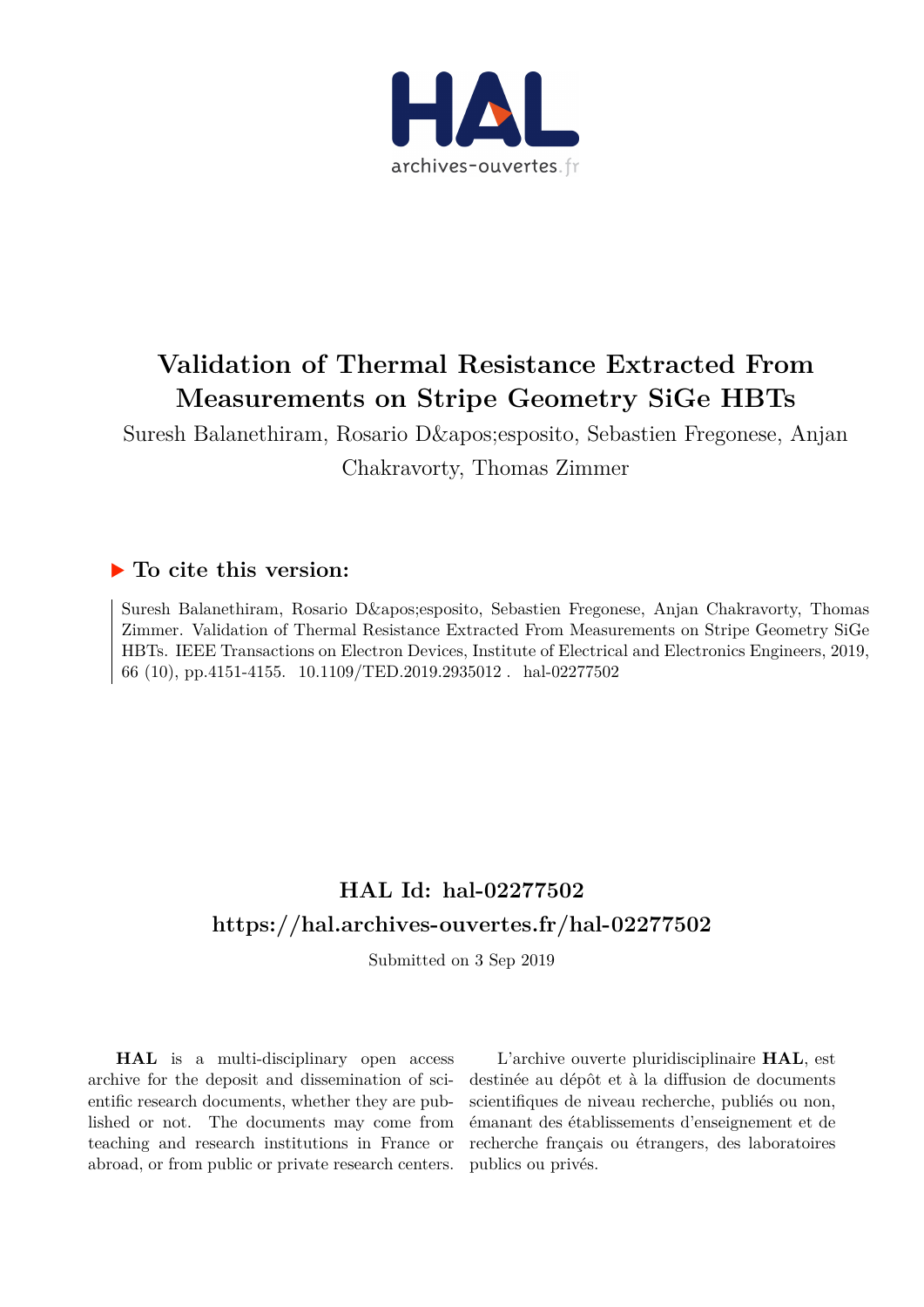1

# Validation of Thermal Resistance Extracted from Measurements on Stripe Geometry SiGe HBTs

Suresh Balanethiram, Rosario D'Esposito, Sebastien Fregonese, Anjan Chakravorty, *Member, IEEE*, Thomas Zimmer, *Senior Member, IEEE*

*Abstract*—In this paper, we present a straightforward methodology to validate the consistency of thermal resistance  $(R_{TH})$ measurements for a set of stripe geometry silicon-germanium (SiGe) heterojunction bipolar transistors (HBTs). The proposed approach is based on the behavior of frequency-dependent thermal impedance  $(Z_{TH})$  of HBTs. The key advantage of this method is its simplicity and ease of applicability because it requires no additional measurements than the conventional approaches to extract the electrothermal parameters. First we provide a physics based formulation to extract  $Z_{TH}$  as a function of  $R_{TH}$ . As a next step, we propose different normalization methods for  $Z_{TH}$  in stripe emitter SiGe HBTs to validate the  $R_{TH}$  used in our  $Z_{TH}$  formulation. Finally, we substantiate our validation technique across stripe emitter SiGe HBTs having different emitter dimensions corresponding to STMicroelectronics B55 technology.

*Index Terms*—SiGe HBTs, self-heating, thermal resistance, thermal impedance, electrothermal effect.

#### I. INTRODUCTION

S INCE direct measurement of thermal resistance  $(R_{TH})$  or<br>the operating temperature is not possible in bipolar transitions, appearance thermal to a prime of  $R_{TH}$ . the operating temperature is not possible in bipolar transistors, researchers attempted to extract  $R_{TH}$  [1]–[3] and its temperature dependence [4]–[7] from electrical measurements using the base-emitter voltage  $(V_{BE})$  as a thermometer. In our recent extraction work [8], we demonstrated the superior accuracy of our approach over the existing state-of-the-art  $R_{TH}$ extraction techniques with the help of compact model simulations. However, as pointed out in [8], such extraction methods can be verified only by simulations. Apparently, accuracy level based on compact model simulations serves as a benchmark to substantiate the  $R_{TH}$  obtained from measurements. Therefore, the validity of the  $R_{TH}$  extracted from measurements is still questionable. On the other hand, establishing a benchmark based on an innate thermal behaviour of transistors will be highly beneficial to verify the consistency of the measured  $R_{TH}$  across different transistor geometries. Besides, such an approach is better than TCAD validation due to the complexity involved in calibrating the electrothermal simulator for dopingdependence, temperature-dependence, and Ge-composition dependence of thermal conductivity of Si [9]. Moreover,  $R_{TH}$ obtained from such TCAD simulations can also be different from the on-wafer  $R_{TH}$  measurements of HBTs as reported in [10].

S. Balanethiram and A. Chakravorty are with the Department of Electrical Engineering, IIT Madras, Chennai 600036 India. email: ee12d007@ee.iitm.ac.in.

R. D'Esposito is with Intel, Germany. email: rosario.desposito@gmail.com.

S. Fregonese and T. Zimmer are with IMS Laboratory, University of Bordeaux, 33400 Talence, France. email: thomas.zimmer@ims-bordeaux.fr.

Interestingly, in [11] we studied the frequency-dependent thermal behavior of silicon-germanium (SiGe) heterojunction bipolar transistors (HBTs) to facilitate accurate thermal model development. The study was done with the help of 3D simulations and dedicated test structure measurements in two different state-of-the-art technology nodes (B11HFC of Infineon and B55 of STMicroelectronics). Thermal impedances  $(Z_{TH})$  measured for the devices under test (DUTs) were found to be identical at high frequencies due to identical thermal penetration depth. Since this penetration depth is inversely proportional to the operating frequency, heat flow at high frequencies is limited only within the intrinsic transistor. Therefore, the resulting heat flow volumes are almost identical for the DUTs. On the other hand, measured  $Z_{TH}$  values of the DUTs differ at low frequencies due to differences in their heat flow volumes and eventually their  $R_{TH}$  values. This observation was found to be true across different emitter finger configurations, different back-end-of-line metallization layers, and different transistor layouts. In principle, one can use this frequency-dependent trend of  $Z_{TH}$  among the DUTs to validate the  $R_{TH}$  measurements. However, the analysis based on high-frequency  $Z_{TH}$  overlap reported in [11] is limited only to the DUTs of same emitter area  $(A_E)$ .

In this work, we propose different normalization techniques for  $Z_{TH}$  to extend the idea of [11] to a set of SiGe HBTs with different  $A_E$  and eventually show that high-frequency overlap of normalized versions of  $Z_{TH}$  is possible if and only if the measured  $R_{TH}$  of all the transistors are consistent. All the  $Z_{TH}$  normalization methods proposed in this work hold true for transistors with shallow trench isolation (STI) technology and stripe emitter geometry with an emitter length  $(L_E)$  at least five times the emitter width  $(W_E)$ . The proposed approach serves as a reference to validate the measured  $R_{TH}$ during on-wafer thermal characterization of stripe geometry SiGe HBTs across different  $A_E$ . Section II elaborates the proposed methodology to extract  $Z_{TH}$  as a function of  $R_{TH}$ . In section III we discuss low-frequency S-parameter measurements of SiGe HBTs from STMicroelectronics B55 technology [12]. The  $Z_{TH}$  normalization methods resulting in the experimental validation of  $R_{TH}$  is presented in section IV. Finally, we conclude in section V.

#### II. EXTRACTION OF THERMAL IMPEDANCE

Consider an HBT biased with base emitter voltage  $(V_{BE})$ and collector emitter voltage  $(V_{CE})$ , where  $V_{CE}$  is sufficient to observe self-heating but not high enough to cause avalanche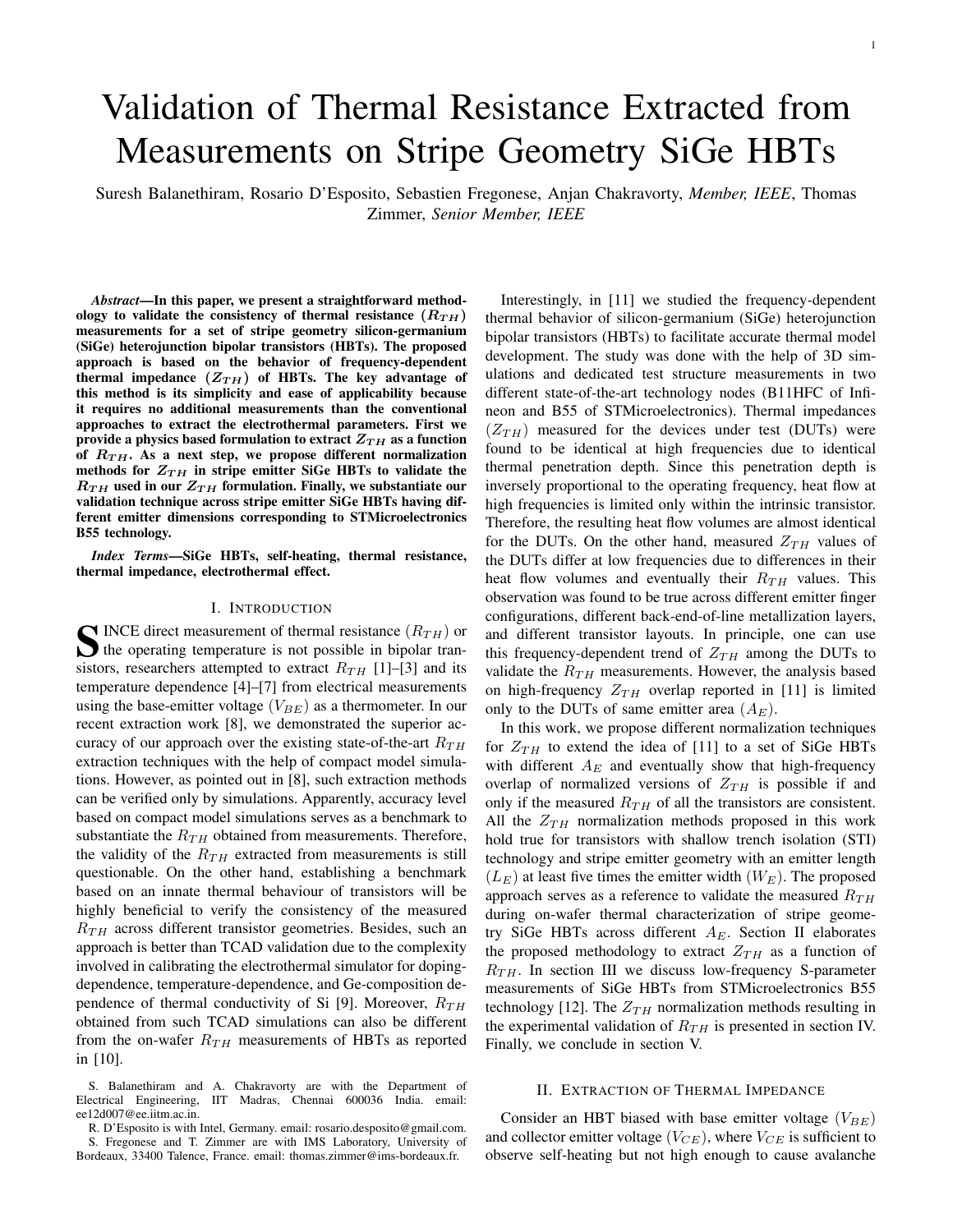multiplication. Let  $I_C(V_{BE}, V_{CE}, T)$  and  $I_B(V_{BE}, V_{CE}, T)$ be the collector and base current components in the said DC bias condition. Here  $T$  is the operating temperature given as  $T = T_{amb} + \Delta T$ . Note that the rise in temperature above the ambient temperature  $(T_{amb})$  under DC operation is given as  $\Delta T = P_{DC} R_{TH}$ . Neglecting the series resistance effect for typical values of operating  $I_C$  in most high speed HBTs, the electrical power dissipation can be calculated as  $P_{DC}$  =  $I_C V_{CE} + I_B V_{BE}$  [5], [13].

On the other hand, for small signal excitation over the DC bias point, the total collector (base) current is given as  $I_C + \Delta i_c$  ( $I_B + \Delta i_b$ ) and the total collector (base) voltage is given as  $V_{CE} + \Delta v_{ce}$  ( $V_{BE} + \Delta v_{be}$ ). Here  $\Delta i_c$ ,  $\Delta i_b$ ,  $\Delta v_{ce}$  and  $\Delta v_{be}$  are the small-signal increments to their corresponding DC values. Ignoring the temperature dependence of smallsignal capacitances,  $\Delta i_b$  and  $\Delta i_c$  can be expressed as

$$
\Delta i_b = Y_{11}|_{V_{CE},T} \Delta v_{be} + Y_{12}|_{V_{BE,T}} \Delta v_{ce} + \frac{\partial I_B}{\partial T}\Big|_{V_{CE},V_{BE}} \Delta t
$$
  

$$
\Delta i_c = Y_{21}|_{V_{CE},T} \Delta v_{be} + Y_{22}|_{V_{BE,T}} \Delta v_{ce} + \frac{\partial I_C}{\partial T}\Big|_{V_{CE},V_{BE}} \Delta t.
$$
  
(1)

 $Y_{11}, Y_{12}, Y_{21}, Y_{22}$  in (1) denote the isothermal values of the Y – parameters evaluated at fixed DC bias.  $\Delta t$  is the change in the operating temperature of the device under small-signal operation and is given as [14]

$$
\Delta t = Z_{TH}(\omega)\Delta p \tag{2}
$$

where  $Z_{TH}$  is the thermal impedance,  $\omega$  is the angular frequency of the small-signal excitation, and  $\Delta p$  is the smallsignal increment to  $P_{DC}$ . Now it is important to note that the small-signal current components from the energy storage elements like capacitors do not contribute to power dissipation [14], [15]. Therefore, we calculate the overall  $P_{diss}$  as

$$
P_{diss} = (I_C + \text{Re}\{\Delta i_c\}) (V_{CE} + \Delta v_{ce}) +
$$
  

$$
(I_B + \text{Re}\{\Delta i_b\}) (V_{BE} + \Delta v_{be})
$$
  

$$
= P_{DC} + \Delta p
$$
 (3)

where

$$
\Delta p = I_C \Delta v_{ce} + I_B \Delta v_{be} + V_{CE} \text{Re} \{ \Delta i_c \} + V_{BE} \text{Re} \{ \Delta i_b \} \tag{4}
$$

with

$$
\text{Re}\{\Delta i_b\} = \frac{\partial I_B}{\partial V_{BE}} \Delta v_{be} + \frac{\partial I_B}{\partial V_{CE}} \Delta v_{ce} + \frac{\partial I_B}{\partial T} \Delta t
$$
  

$$
\text{Re}\{\Delta i_c\} = \frac{\partial I_C}{\partial V_{BE}} \Delta v_{be} + \frac{\partial I_C}{\partial V_{CE}} \Delta v_{ce} + \frac{\partial I_C}{\partial T} \Delta t.
$$
 (5)

The products Re $\{\Delta i_b\}\Delta v_{be}$  and Re $\{\Delta i_c\}\Delta v_{ce}$  in (3) are ignored as their contribution to (4) is insignificant. As illustrated in (5), the definition of Re $\{\Delta i\}$  corresponds to the small-signal conductance current component alone. Knowing  $P_{DC}$  and  $\Delta p$ , the total junction temperature can be obtained as

$$
T_j = T + \Delta t = T_{amb} + P_{DC} R_{TH} + \Delta p Z_{TH}(\omega).
$$
 (6)

 $Z_{TH}(\omega)$  can be extracted directly from Y − parameters measurement, in particular from  $Y_{22}$  since it is most affected



Fig. 1. (a) Top view of one quarter of a SiGe HBT of STMicroelectronics B55 technology considered in our study. z−cut taken at the heat source location. (b)  $|Z_{TH}(\omega)|$  extracted from S-parameter measurements following (9) for devices with different emitter geometries corresponding to STMicroelectronics B55 technology [12].  $R_{TH}$  used in (9) is obtained following [8].

by self-heating and also provide reliable extraction at high frequencies [16]. From (1)  $Y_{22}$  can be written as

$$
\left. \frac{\Delta_{i_c}}{\Delta_{v_{ce}}} \right|_{\Delta v_{be}=0} = Y_{22}(\omega) = Y_{22}|_{V_{BE},T} + \left. \frac{\partial I_C}{\partial T} \right|_{V_{CE},V_{BE}} \frac{\Delta t}{\Delta v_{ce}}.
$$
\n(7)

Now  $\Delta t/\Delta v_{ce}$  in (7) can be obtained by substituting (5) in (4) and the resulting expression for  $\Delta p$  in (2) with  $\Delta v_{be}$  = 0. Eventually, thermal admittance  $Y_{TH}(\omega) = 1/Z_{TH}(\omega)$  is obtained as

$$
Y_{TH}(\omega) = \frac{\frac{\partial I_C}{\partial T} [I_C + V_{CE} \frac{\partial I_C}{\partial V_{CE}} + V_{BE} \frac{\partial I_B}{\partial V_{CE}}]}{Y_{22}(\omega) - Y_{22}|_{V_{BE},T}}
$$
  
+ 
$$
\frac{\partial I_B}{\partial T} V_{BE} + \frac{\partial I_C}{\partial T} V_{CE}.
$$
 (8)

At this stage one can obtain  $Z_{TH}$  from (8) using the DC operating point information and the  $Y$  −parameter measurements. At high frequencies, the isothermal component  $Y_{22}|_{VBE,T}$ can be obtained from  $Y_{22}$  measurements where the capacitive currents start to dominate. In order obtain  $Y_{22}|_{VBE,T}$  at low frequencies, the minimum of  $|Y_{22}|$  is extrapolated as the low-frequency value as detailed in [16] and [17].  $\partial I_B/\partial T$  $(\partial I_C / \partial T)$  can be obtained from measuring the  $I_B$  ( $I_C$ ) variation with temperature at a fixed electrical bias. Note that the formulation in (8) is consistent with the one reported in [16]. However, as reported in [18]–[20], one can neglect the last two terms in (8) to obtain a simplified relation for  $Y_{TH}(\omega)$ . Also, since we know that as  $\omega \to 0$ ,  $1/Y_{TH}(\omega) = Z_{TH}(\omega) \to R_{TH}$ , we rewrite (8) as

$$
Z_{TH}(\omega) = \frac{\frac{Y_{22}(\omega) - Y_{22}|_{V_{BE},T}}{\frac{\partial I_C}{\partial T} \left[I_C + V_{CE}\frac{\partial I_C}{\partial V_{CE}} + V_{BE}\frac{\partial I_B}{\partial V_{CE}}\right]}}{\lim_{\omega \to 0} \frac{Y_{22}(\omega) - Y_{22}|_{V_{BE},T}}{\frac{\partial I_C}{\partial T} \left[I_C + V_{CE}\frac{\partial I_C}{\partial V_{CE}} + V_{BE}\frac{\partial I_B}{\partial V_{CE}}\right]}} R_{TH}.
$$
\n(9)

At high frequencies,  $Z_{TH} \rightarrow 0$  since the thermal response of the device is comparatively slow and the output admittance is also purely electrical. Denominator of (9) is obtained by extrapolating the low-frequency  $Z_{TH}$  data. On the other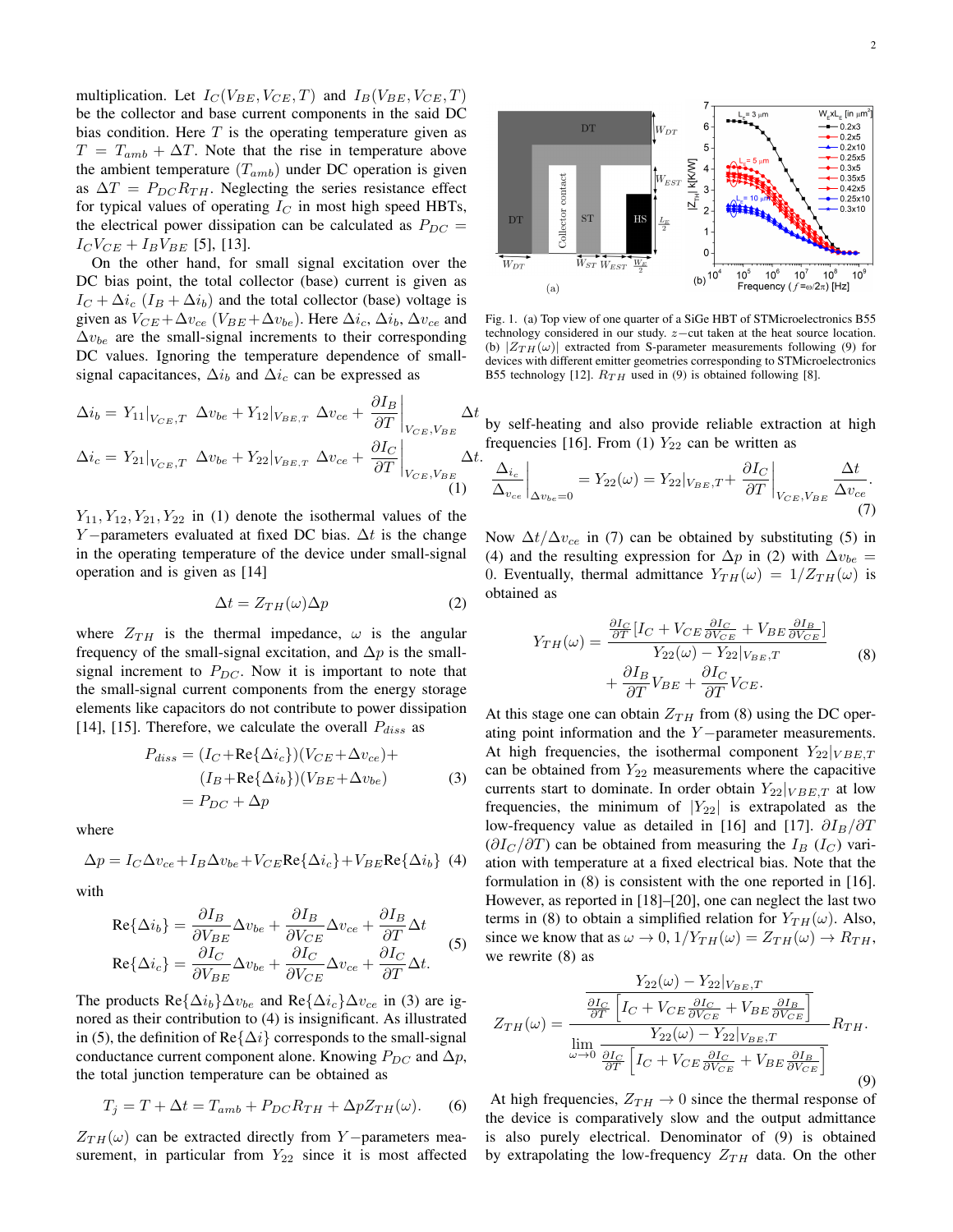hand,  $R_{TH}$  can be obtained from any conventional extraction techniques.

#### III. LOW-FREQUENCY S-PARAMETER MEASUREMENT

All the DUTs considered in our study are stripe geometry SiGe HBTs with different  $A_E$  corresponding to STMicroelectronics B55 technology [12]. Top view (at the plane of heat source) of one quarter of a trench isolated SiGe HBT considered in our study is shown in Fig. 1(a). The measurements are performed on-wafer on dedicated test structures in which the transistors are connected in common emitter configuration. The base and collector are accessible through the pads in GSG (ground-signal-ground) configuration. The S−parameters are measured in the range of 30 kHz to 3 GHz at  $T_{amb} = 300$ K and de-embedding is performed with the help of dedicated open and short test structures. Fig. 1(b) shows the operating frequency  $(f = \omega/2\pi)$  dependent magnitude of  $Z_{TH}$  for a set of nine SiGe HBTs extracted from their corresponding Y-parameter data following (9). To obtain the  $Z_{TH}$  curve of each transistor, the corresponding  $R_{TH}$  value at  $T_{amb} = 300$ K extracted following [8] is used in (9). Note that this  $R_{TH}$ is obtained from temperature-controlled DC measurements as detailed in [8] which is independent of the low-frequency Sparameter measurements. It is observed that  $|Z_{TH}(\omega)|$  of each HBT is unique due to the difference in their emitter area  $(A_E)$ and aspect ratios [7]. However, one can visibly distinguish three sets of curves in Fig. 1(b) based on the emitter length  $(L_E)$  of DUTs. Furthermore, for a given  $L_E$ , devices with different emitter widths  $(W_E)$  show slight differences in their  $Z_{TH}$  values. By default, HBTs with smaller emitter area  $(A_E)$ exhibits a higher  $|Z_{TH}(\omega)|$  due to its smaller heat dissipation volume compared to the larger ones.

#### IV. EXPERIMENTAL VALIDATION OF THERMAL RESISTANCE IN MULTI-GEOMETRY TRANSISTOR SET

At a given bias condition, HBTs with larger  $A_E$  drain more  $I_C$  than the smaller ones. This results in differences among the electrical power dissipation of HBTs with different  $A_E$ . Therefore, for a fare comparison,  $Z_{TH}$  in (2) should be reformulated with power density instead of power as

$$
Z_{TH,pd}(\omega) = \frac{\Delta t}{\Delta p/A_E} = Z_{TH}(\omega)A_E.
$$
 (10)

Here  $Z_{TH,pd}$  signifies a specific thermal impedance obtained under constant power density condition. The frequency dependent  $|Z_{TH,pd}|$  obtained for the same set of nine HBTs is shown in Fig. 2(a). One can evidently locate three sets of frequency overlap for non-zero  $|Z_{TH,pd}|$  as illustrated in Fig. 2(a). Each set of overlap corresponds to the family of  $|Z_{TH,pd}|$  curves with fixed  $W_E$  but different  $L_E$ . Apparently this confirms that for  $f > 3$  MHz, HBTs with fixed  $W_E$  show equivalent thermal penetration depth despite their differences in  $L_E$ . This frequency value beyond which the  $|Z_{TH,pd}|$  curves are identical depends on the doping and transistor layout [11]. However, for any change in  $W_E$  there is no corresponding high-frequency overlap at non-zero  $|Z_{TH,pd}|$  in Fig. 2(a). Reason for this behavior is detailed below. First of all, B55



Fig. 2. (a)  $|Z_{TH,pd}(\omega)|$  extracted from measurements following (10) and (b)  $|Z_{TH,norm}(\omega)| = |Z_{TH,pd}(\omega)|/A_{STI}$  for HBTs with different emitter geometries corresponding to STMicroelectronics B55 technology [12].  $R_{TH}$ used in (9) is obtained following [8].

technology dictates a constant width  $(W_{EST})$  between the emitter edge and the nearest shallow trench isolation (STI) boundary for all HBTs (see Fig. 1(a)). Therefore, the total cross-section area enclosed by STI is given as

$$
A_{STI} = (W_E + 2W_{EST})(L_E + 2W_{EST})
$$
  
=  $A_E \left( 1 + W_{EST} \frac{P_E}{A_E} + \frac{4W_{EST}^2}{A_E} \right)$  (11)

where  $P_E = 2(W_E + L_E)$  and  $A_E = W_E L_E$  are the perimeter and the area component of the heat source, respectively. It is important to note that all the HBTs used in our study have stripe emitter geometry. The aspect ratio of stripe emitter, defined as  $L_E/W_E$ , is very high. Apparently, for HBTs with higher aspect ratio, the perimeter to area  $(P_E/A_E)$  component of the heat source remains almost constant with any change in  $L<sub>E</sub>$  but differs significantly even for a small change in  $W_E$ . For example, 30% increase in  $W_E$  reduces  $P_E/A_E$ component by 20% whereas 30% increase in  $L_E$  reduces  $P_{E}/A_{E}$  component by just 1%. Therefore, from (11) it is clear that the effect of  $L_E$  on STI enclosed area  $(A_{STI})$  is insignificant. At high frequencies, when the thermal oscillations are in close proximity to the heat source within STI [11],  $Z_{TH,pd}$  is governed by the percentage of the heat source area enclosed by STI  $(A_E/A_{STI})$ . This ratio remains almost constant for any change in  $L_E$  but not for the change in  $W_E$ . Hence only those  $|Z_{TH,pd}|$  curves corresponding to different  $L_E$  and constant  $W_E$  show overlap at non-zero  $|Z_{TH,pd}|$  as shown in Fig.  $2(a)$ . Note that our motive is to obtain this high-frequency overlap even for HBTs with different  $W_F$ . Therefore, if we know the actual value of the STI enclosed area, based on the above discussion, we can normalize  $Z_{TH,nd}$ in (10) with  $A_{STI}$  as  $|Z_{TH,norm}(\omega)|=|Z_{TH,pd}(\omega)|/A_{STI}$ . Fig. 2(b) shows the frequency dependent  $|Z_{TH,norm}|$  obtained for all the nine HBTs. Similar to Fig. 1(b), one can observe three sets of curves, with each set corresponding to a constant  $L<sub>E</sub>$ . However, unlike Fig. 1(b), Fig. 2(b) shows an evident overlap of curves at non-zero  $|Z_{TH,norm}|$  for HBTs with fixed  $L_E$ .

At this stage, it is important to highlight that if the  $R_{TH}$ value used in (9) for a given HBT is inconsistent compared to other HBTs of the measured set, we will not observe an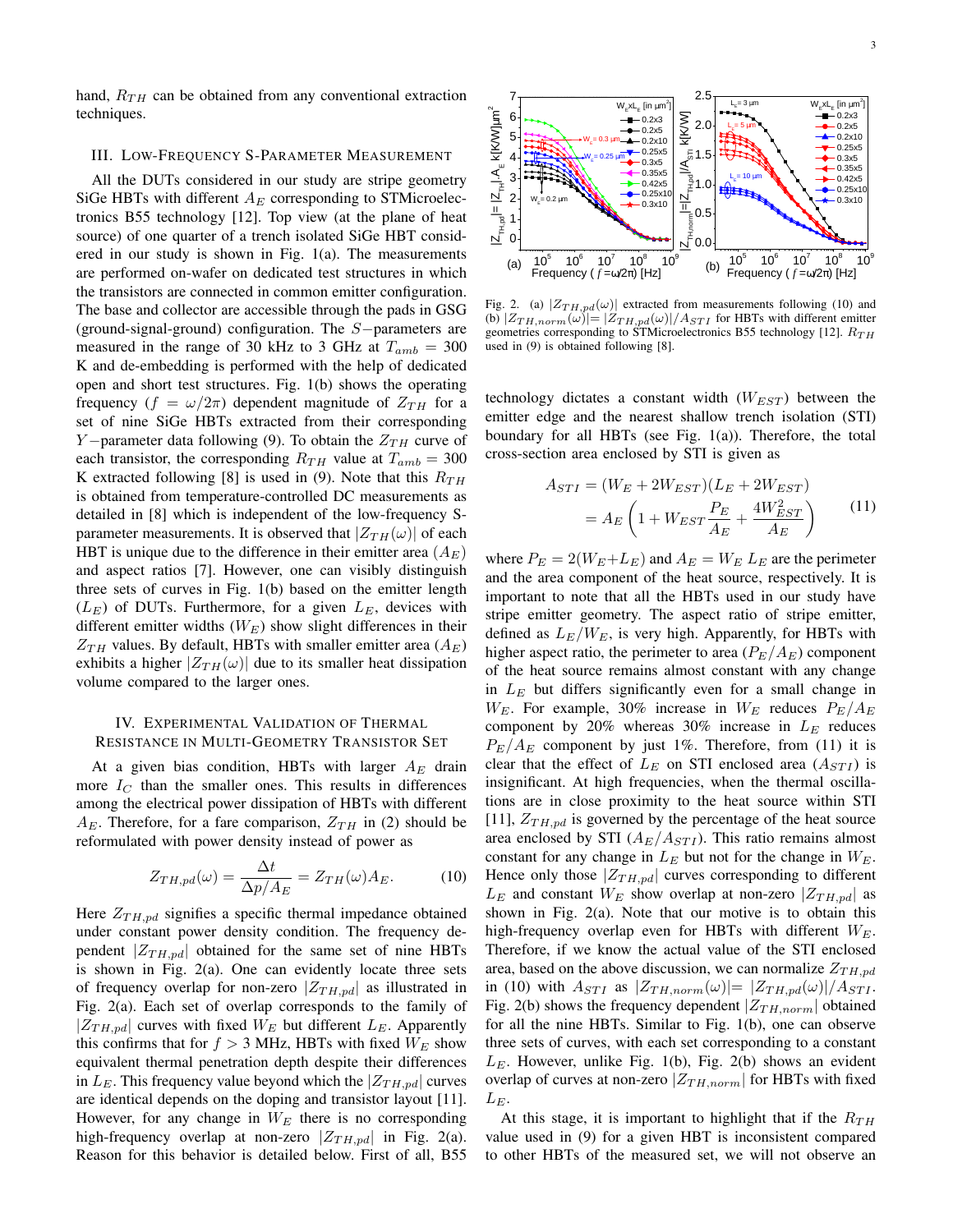

Fig. 3. (a)  $|Z_{TH,pd}(\omega)|$  and (b)  $|Z_{TH,norm}(\omega)|$  extracted from measurements for devices with fixed  $W_E = 0.2 \mu m$  and fixed  $L_E = 5 \mu m$ , respectively. Symbols correspond to the  $R_{TH}$  values used in (9) that are obtained following [8]. Dashed lines represent a chosen range of inconsistent  $R_{TH}$  values being used in (9) for the 0.2x5  $\mu$ m<sup>2</sup> device.

overlap at non-zero values of its  $Z_{TH,pd}$  or  $Z_{TH,norm}$  curves. Because, it is evident from (9) that any percentage deviation in  $R_{TH}$  will be exactly reflected across all the frequencies for that device thereby affecting its entire  $Z_{TH}(\omega)$  curve. This point is illustrated in Figs. 3(a) and (b) using  $Z_{TH,pd}$ of HBTs with fixed  $W_E$  and  $Z_{TH,norm}$  of HBTs with fixed  $L_E$ , respectively. Symbols represent  $Z_{TH,pd}$  and  $Z_{TH,norm}$ obtained when  $R_{TH}$  used in (9) is extracted following [8]. In addition, we deliberately used different values of  $R_{TH}$ in (9), than the actually extracted  $R_{TH}$ , to obtain  $Z_{TH,pd}$ and  $Z_{TH,norm}$  particularly for 0.2x5  $\mu$ m<sup>2</sup> HBT. These results are shown as dashed lines in Figs. 3(a) and (b). While the actual  $R_{TH}$  value extracted for the device is 4.1 k[K/W], we chose four other values of  $R_{TH}$  (3, 3.5, 4.6, 5, in k[K/W]) to study the  $Z_{TH}$  trend. One observes that for all the randomly chosen  $R_{TH}$  values for 0.2x5  $\mu$ m<sup>2</sup> transistor, the corresponding  $|Z_{TH,pd}|$  and  $|Z_{TH,norm}|$  (dashed lines in Figs. 3(a) and (b)) are not overlapping at non-zero values with those of all other HBTs (symbols) even at high frequencies. Illustration of this behavior substantiates our claim that if one extracts  $Z_{TH}$  following (9) in a set of stripe geometry SiGe HBTs with different  $A_E$  and obtain high-frequency overlap among them using the proposed normalized versions of  $Z_{TH}$ , then their  $R_{TH}$  values used in (9) are certainly consistent.

Note that the  $R_{TH}$  validation technique demonstrated so far is dependent on the high-frequency overlap of  $Z_{TH,pd}$ at fixed  $W_E$  or  $Z_{TH,norm}$  at fixed  $L_E$ . However, there can be a situation where none of the characterized HBTs share either a common  $L_E$  or a common  $W_E$ . Nevertheless, one can still use our approach by normalizing  $Z_{TH,pd}$  with the width of STI ( $W_{STI} = W_E + 2W_{EST}$ ), instead of  $A_{STI}$ , as  $|Z_{TH, wst}(\omega)| = |Z_{TH, pd}(\omega)|/W_{STI}$ . As explained earlier, high-frequency behavior of  $Z_{TH,pd}$  is predominantly affected by the variation in  $W_E$  and thus  $W_{STI}$ . Therefore, by this normalization we compensate for the differences in  $Z_{TH,pd}$ due to  $W_E$  while retaining its high-frequency behaviour with  $L<sub>E</sub>$  as in Fig. 2(a). Results of this normalization for all the nine HBTs are shown in Fig. 4. An evident high-frequency overlap at non-zero  $|Z_{TH, wst}|$  is observed for all the HBTs,

Although it is possible to check the  $R_{TH}$  accuracy for



Fig. 4.  $|Z_{TH, wst}(\omega)| = |Z_{TH,pd}(\omega)|/W_{STI}$  extracted from measurements for devices with different emitter geometries corresponding to STMicroelectronics B55 technology [12].  $R_{TH}$  used in (9) is obtained following [8].

thereby validating the  $R_{TH}$  used in (9) across all the devices. individual devices by comparing (8) and (9), consistency of the extracted  $R_{TH}$  in a measured set of transistors can be verified through the proposed non-zero overlap method without involving (8) altogether. However, if none of the normalized versions of  $Z_{TH}$  in a measured set of devices overlaps, it would mean that all  $R_{TH}$  values used in (9) are inconsistent. In that case, the proposed approach does not identify the correct  $R_{TH}$  values. On the other hand, if we consider at least three or more data sets in our analysis, it is highly unlikely to not observe any overlap. Therefore, one can discard such extraction approaches that yield highly inconsistent  $R_{TH}$  values in a set of devices since they are unreliable.

#### V. CONCLUSION

We presented a straightforward approach to validate the consistency of  $R_{TH}$  measurements in stripe emitter SiGe HBTs across different dimensions. This method requires no additional measurements than the conventional approaches to extract the electrothermal parameters. At the outset, we gave a physics based formulation to extract  $Z_{TH}$  as a function of  $R_{TH}$  form the S-parameter measurements. Subsequently, we proposed different methods to normalize the effect of frequency-dependent thermal penetration depth on  $Z_{TH}$  curves of stripe emitter HBTs with different  $A_E$ . All the normalization methods proposed in this work are valid for stripe geometry transistors with STI technologies, where  $L_E$  is at least five times the  $W_E$ . We found that these normalized  $Z_{TH}$ of the DUTs show overlap at high frequencies if and only if their  $R_{TH}$  values are consistent. We use this behavior of the normalized  $Z_{TH}$  in a set of DUTs to validate the  $R_{TH}$ extracted from any conventional approach. The proposed validation approach is substantiated with measured data of different emitter geometries fabricated in STMicroelectronics B55 technology. This approach is based on an innate frequencydependent thermal behaviour of HBTs and in principle, can be useful across different HBT technologies during on-wafer electrothermal characterization [17].